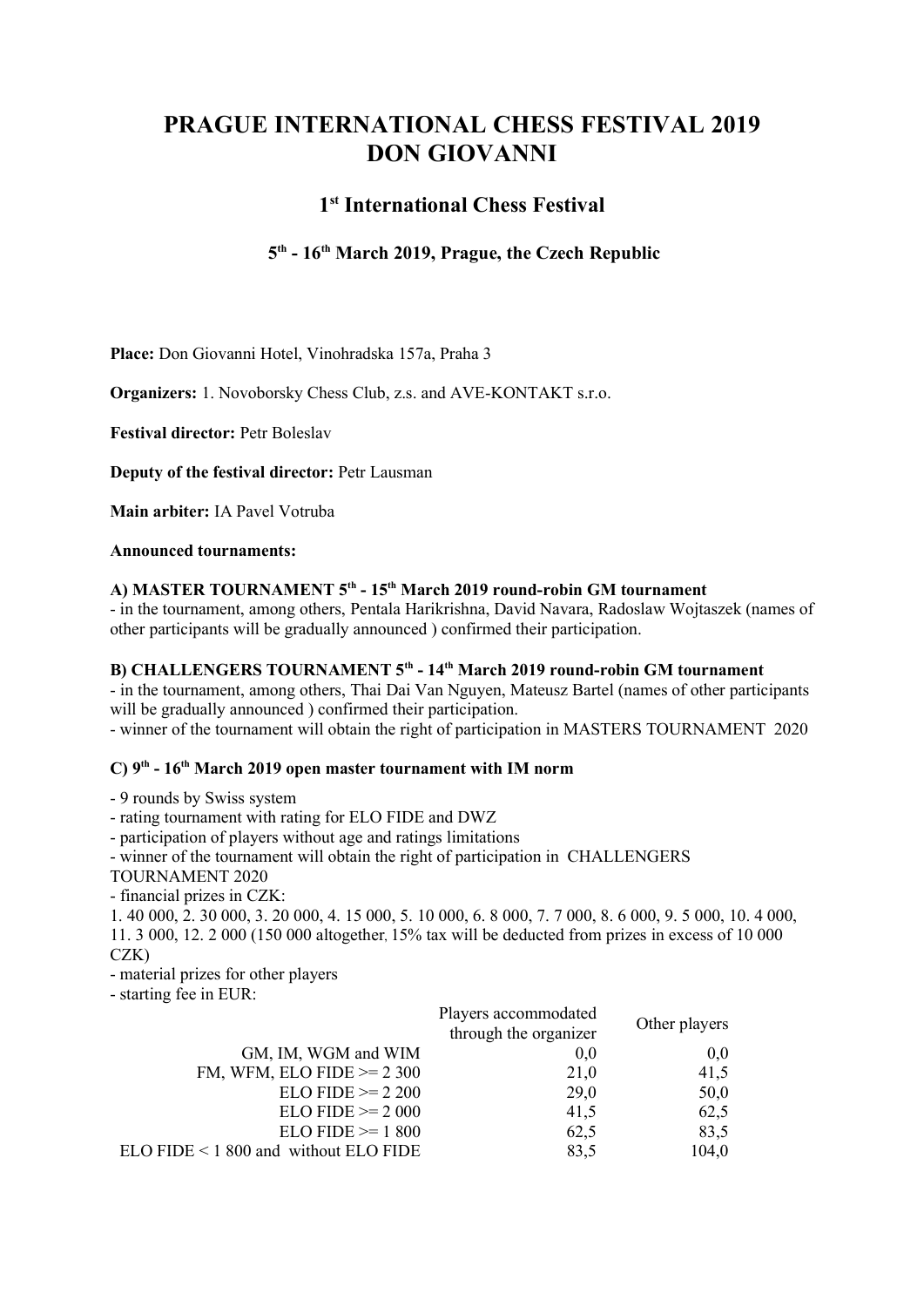- fees for rating of the tournament results for ELO in the amount of 2,5 EUR per player charged according to the economic directive of the Chess Federation of the Czech Republic are not included in the starting fee and will be paid by participants during the registration. The organizer pays these fees for players with GM, IM, WGM and WIM titles

- players registered after 14<sup>th</sup> of February 2019 will pay additional charge of 8,5 EUR

#### D, E, F, G)  $9<sup>th</sup>$  -  $16<sup>th</sup>$  March 2019 round-robin rating tournaments

- D – ELO FIDE 2000 - 2199, E – ELO FIDE 1750 - 1999, F – ELO FIDE 1500 - 1749, G - ELO FIDE < 1500

- $-8 10$  players in the group,  $7 9$  rounds
- rating for ELO FIDE and DWZ
- the organizer reserves the right to accept a player whose ELO does not meet requirements of the tournament in exceptional cases
- material prizes
- starting fee: 41,5 EUR
- refundable deposit: 8,5 EUR for the finishing of the tournament

#### Criteria used for ranking and prizes distribution:

A, B, D, E, F, G tournaments – 1. number of points, 2. mutual game., 3. S.-B, 4. the greater number of games played with black, 5. drawing of lots

C tournament- 1. number of points, 2. Buchholz Cut 1 (the result of an opponent with the lowest point profit is deducted), 3. Buchholz, 4. S.-B., 5. the greater number of games played with black Prizes in tournaments C are distributed according to Hort system among such number of players which corresponds to the number of advertised prizes

Rate of the game:  $2x \frac{1}{5} h/40 + 30 m in + 30 s/move$ , waiting time 1 h in case of late arrival

#### Accommodation:

Don Giovanni Hotel \*\*\*\* (the playing hall is situated in the hotel) 2-bed rooms with a shower and WC, WiFi connection price including breakfast 62,5 EUR/room and night if only 1 person occupies the room, 52,0 EUR/ room and night is charged

Iris Hotel \*\*\*\* (at a distance of 1,5km from the playing hall) 2-bed rooms with a shower and WC, WiFi connection price including breakfast 45,8 EUR / room and night if only 1 person occupies the room, 37,5 EUR / room and night is charged

Board-meals: at Don Giovanni Hotel according to your choice

#### Time schedule:

| Tuesday   | 5 <sup>th</sup> March  | 18.00           | opening ceremony A,B       |
|-----------|------------------------|-----------------|----------------------------|
| Wednesday | 6 <sup>th</sup> March  | 15.00           | $1st$ round A,B            |
| Thursday  | 7 <sup>th</sup> March  | 15.00           | $2nd$ round A,B            |
| Friday    | 8 <sup>th</sup> March  | 15.00           | $3rd$ round A,B            |
|           |                        | $20.00 - 22.00$ | registration C, D, E, F, G |
| Saturday  | 9 <sup>th</sup> March  | $10.00 - 15.00$ | registration C, D, E, F, G |
|           |                        | 15.00           | $4th$ round A,B            |
|           |                        | 15.00           | drawing lots C, D, E, F    |
|           |                        | 16.00           | $1st$ round C, D, E, F, G  |
| Sunday    | 10 <sup>th</sup> March | 15.00           | $5th$ round A,B            |
|           |                        | 09.00           | $2nd$ round C, D, E, F, G  |